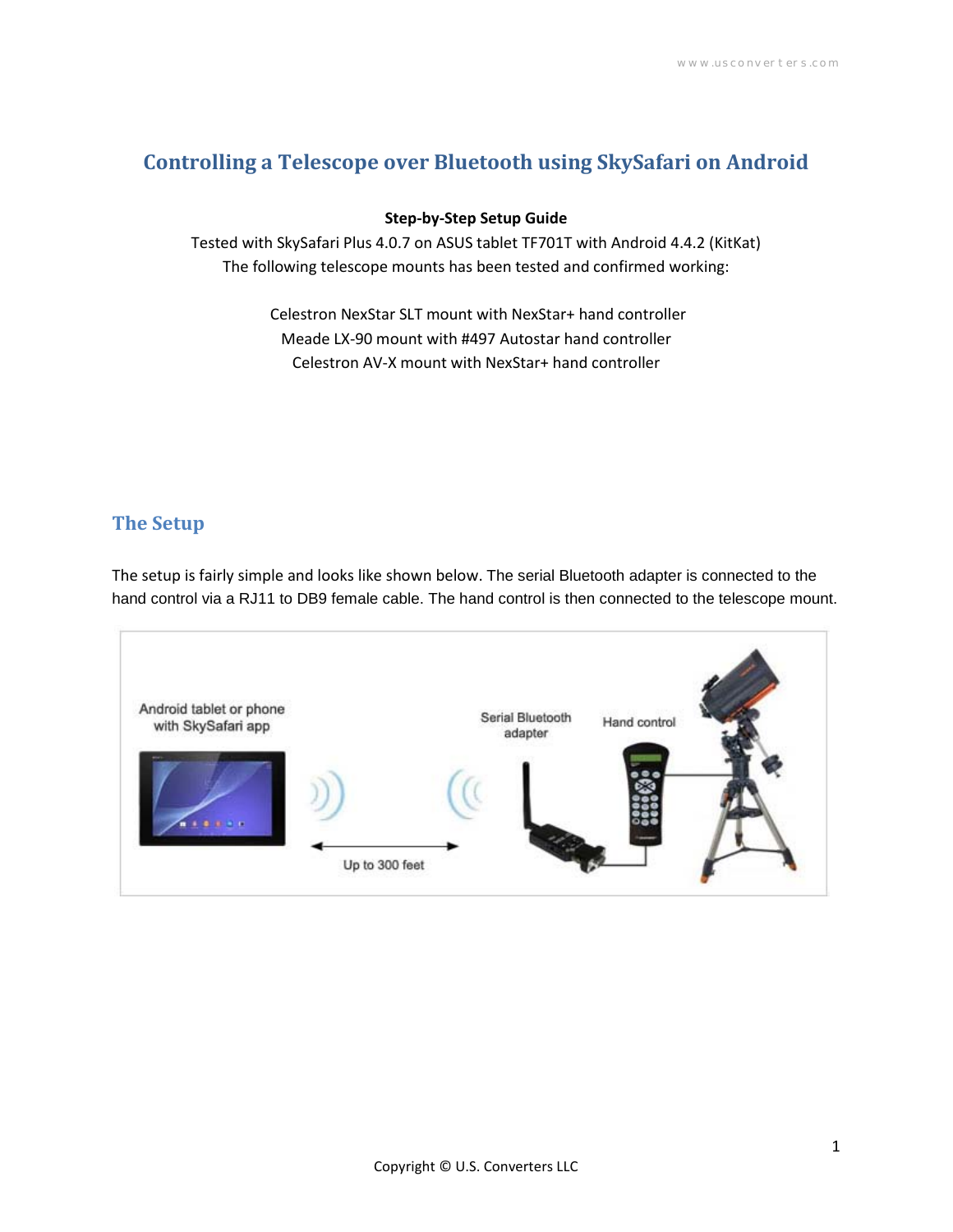#### **A look at the parts you need**

[RS232 / RJ11 Cable](http://www.celestron.com/browse-shop/astronomy/accessories/cables/nexstar-rs-232-cable) [part 93920](http://www.celestron.com/browse-shop/astronomy/accessories/cables/nexstar-rs-232-cable) Available from [www.celestron.com](http://www.celestron.com/)

Below is a list of parts we use for this setup; some are required, some are highly recommended and some are optional.

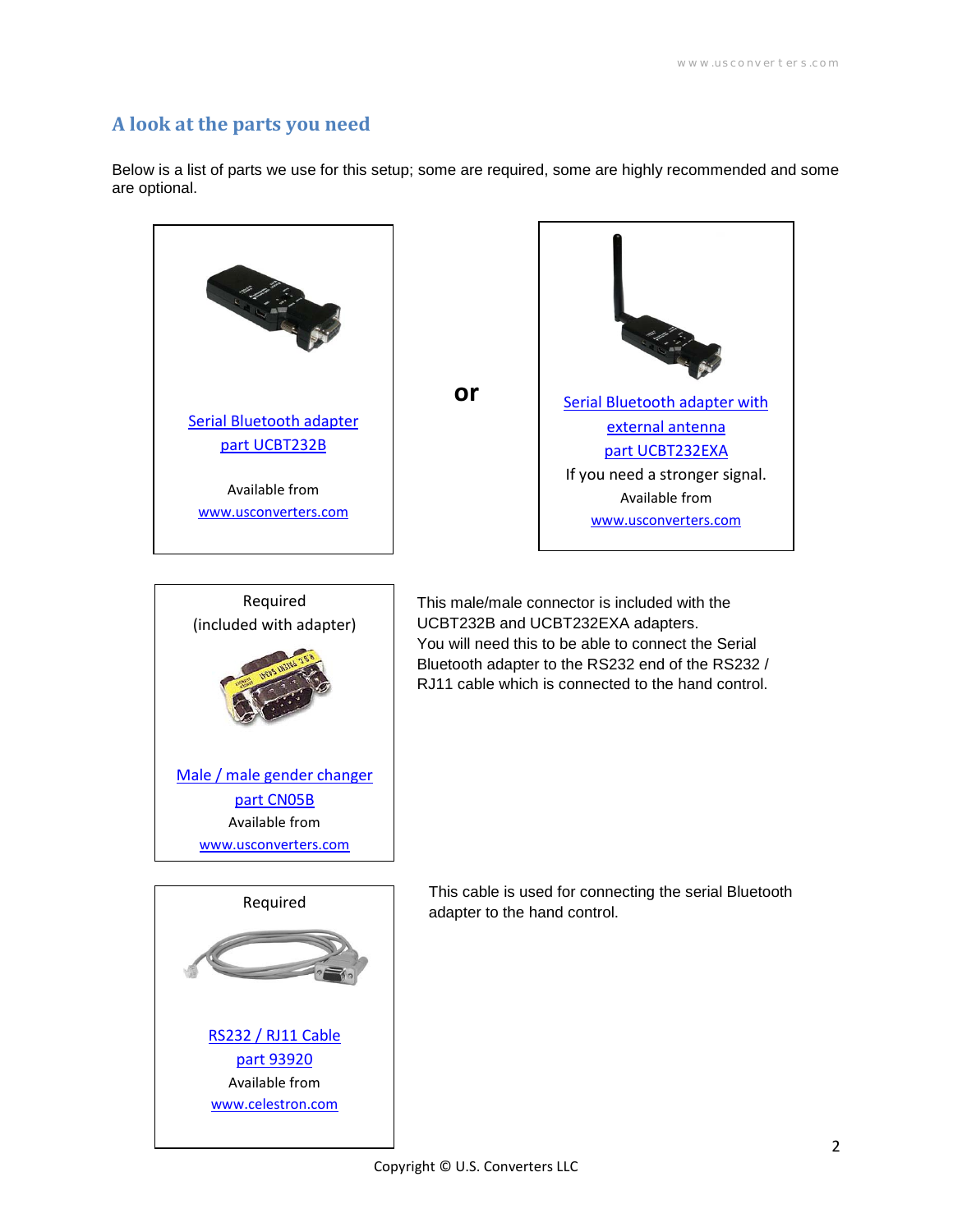

This part is optional in most cases and only needed if you need to change the serial Bluetooth adapter's settings. In most cases this is not needed since most telescopes has 9600bps as default. Alternatively the Bluetooth adapter's baud rate can be changed over Bluetooth however this can be a challenge if you are not familiar with this process; using this USB to RS232 adapter is much easier.



This rechargeable lithium USB battery pack is optional but very useful if you have no other power source for the serial Bluetooth adapter.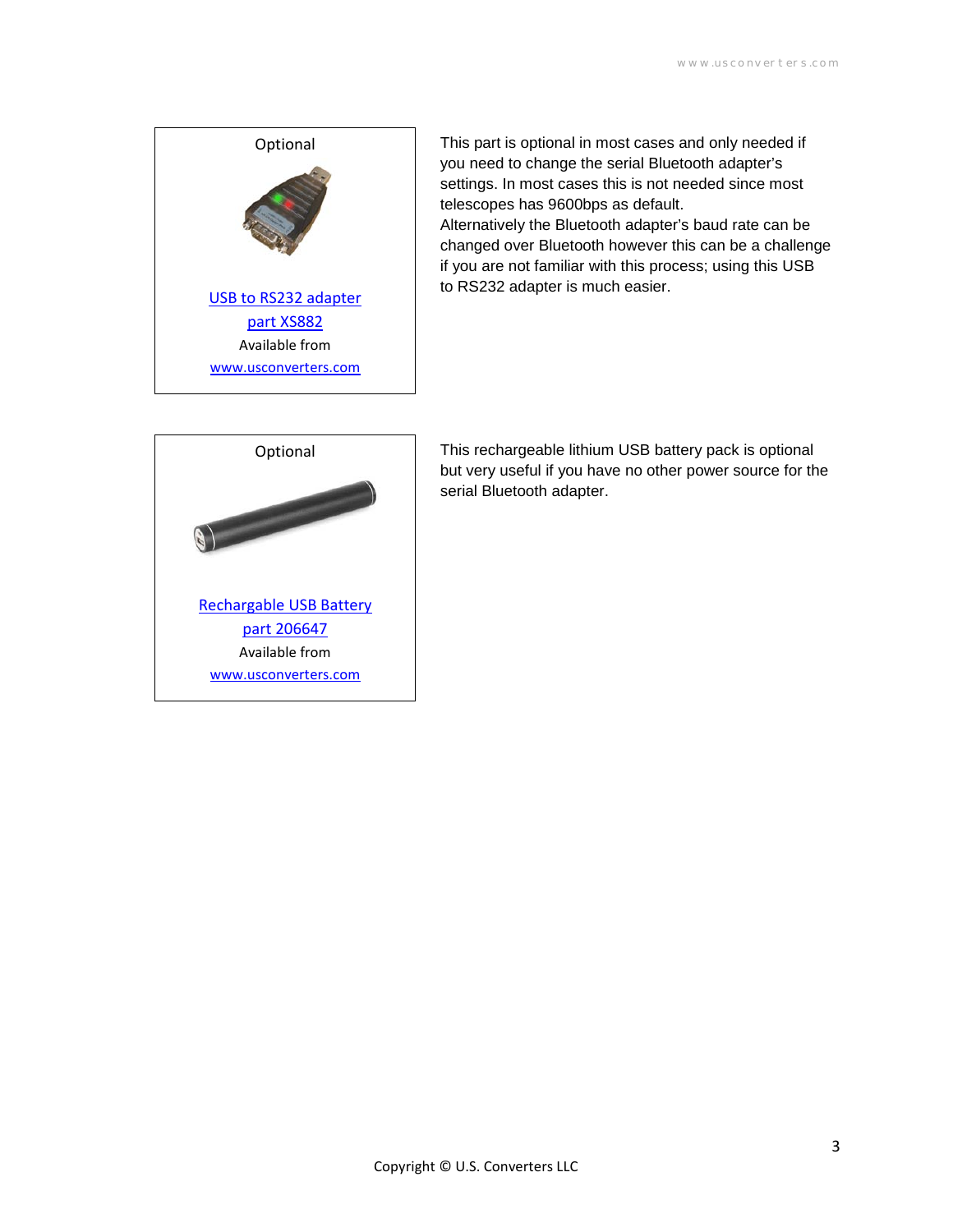### **Preparing the Serial Bluetooth adapter**

If your serial Bluetooth adapter's serial number is 14090200 or higher then the default baud rate is 9600bps which is also the default baud rate for most telescope mounts and you can continue with paring the adapter with your computer as described below. If your serial Bluetooth adapter's serial number is 14090200 or lower the default baud rate is 19200bps and you will need to first change it to 9600 before you proceed (please see the adapter's setup guide for how to change the baud rate).

Now you need to pair the serial Bluetooth adapter with your tablet.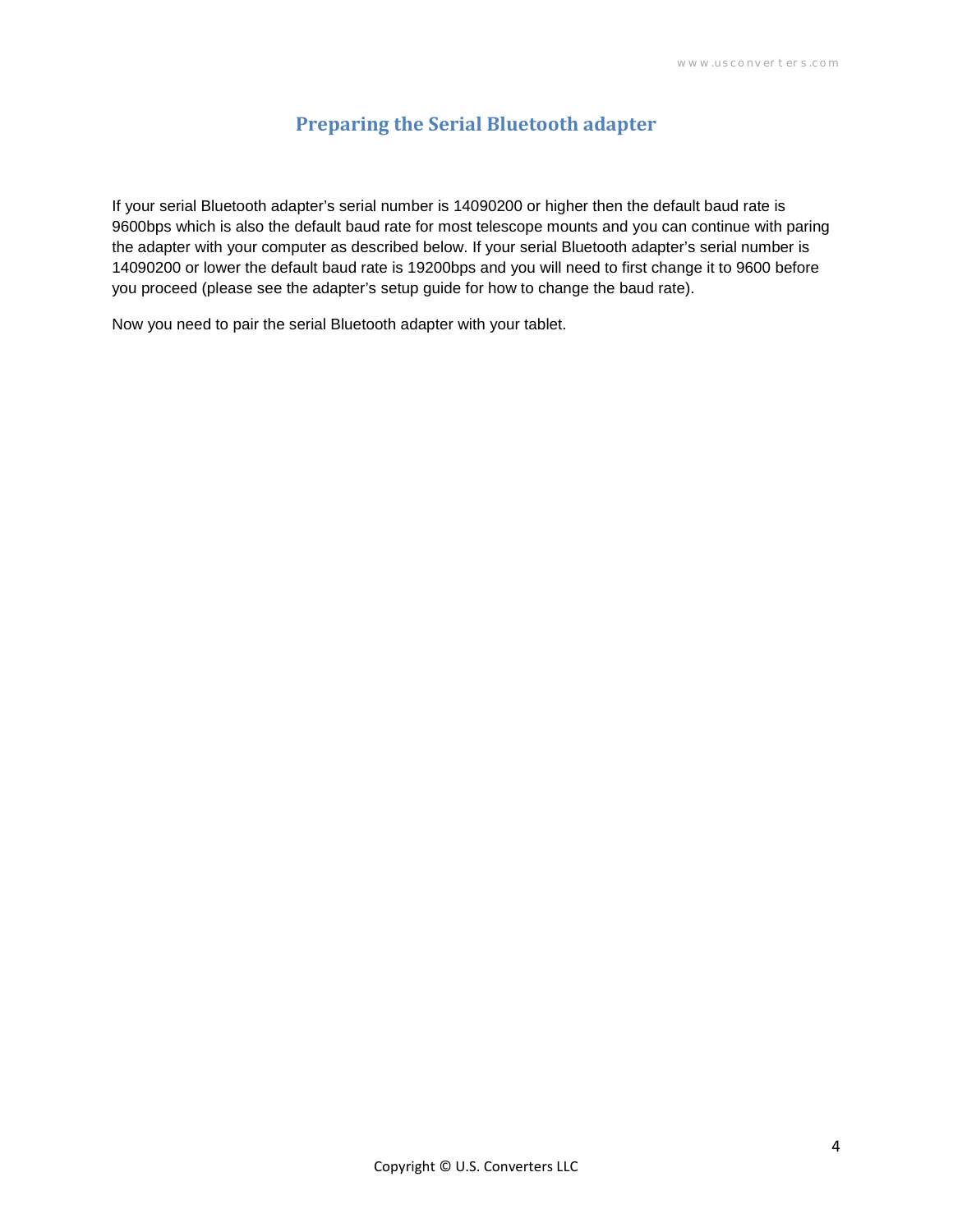### **Pairing the Bluetooth Adapter with your Android device**

Depending on which tablet or phone you are using you may first need to manually turn on Bluetooth. Some tablets/phones will automatically start searching for Bluetooth devices once you turn on Bluetooth, on others you will need to manually tab the "Search for devices" button. Click the "Serial Adapter" to pair it once your tablet/phone has found it.

| $\Psi$ $\triangle$ $\Xi$ $\triangle$                                                                                                                                                                                                                   | <b>B 令: H</b> 10:35 AM                                                                             |
|--------------------------------------------------------------------------------------------------------------------------------------------------------------------------------------------------------------------------------------------------------|----------------------------------------------------------------------------------------------------|
| Settings                                                                                                                                                                                                                                               | Search for devices                                                                                 |
| <b>Wireless &amp; Networks</b><br>S Wi-Fi<br>ON<br><b>*</b> Bluetooth<br>ON<br><b>O</b> Data usage<br>More<br>Device<br>Sound<br><b>Display</b><br>Storage<br><b>Battery</b><br>Apps<br><b>O</b> Users<br>Power management<br>ASUS customized settings | Bluetooth<br>K00C<br>Not visible to other Bluetooth devices<br>Available devices<br>Serial Adaptor |

**\*\*\*** 

**Please see the section called "Connection problems – Known issues" later in this guide if you are having problems with finding or paring the serial Bluetooth adapter with your Android device.**

**\*\*\***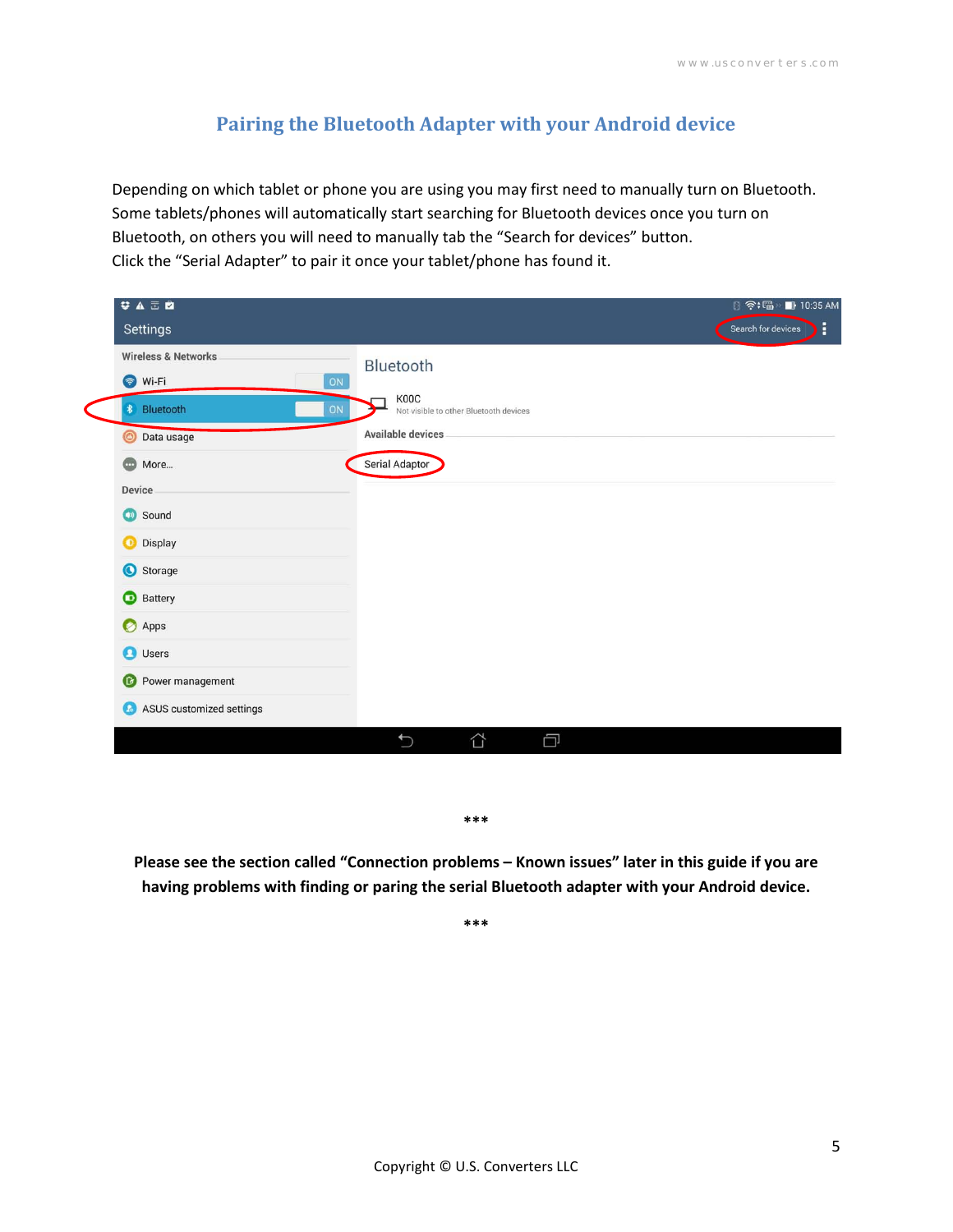| □■♥▲三宮                         |                                                              |    |            | <b>图 令 届 ■ 10:37 AM</b> |
|--------------------------------|--------------------------------------------------------------|----|------------|-------------------------|
| Settings                       |                                                              |    |            | Search for devices<br>÷ |
| <b>Wireless &amp; Networks</b> | Bluetooth                                                    |    |            |                         |
| O Wi-Fi                        | ON                                                           |    |            |                         |
| * Bluetooth                    | <b>K00C</b><br>ON<br>ot visible to other Bluetooth devices   |    |            |                         |
| <b>O</b> Data usage            | Bluetooth pairing request<br>ú,                              |    |            |                         |
| More                           | To pair with:                                                |    |            |                         |
| <b>Device</b>                  | <b>Serial Adaptor</b>                                        |    | ere found. |                         |
| <b>Sound</b>                   | Type the device's required PIN:                              |    |            |                         |
| <b>Display</b>                 | 1234                                                         |    |            |                         |
| Storage                        | Usually 0000 or 1234<br>PIN contains letters or symbols<br>m |    |            |                         |
| <b>Battery</b>                 | You may also need to type this PIN on the other device.      |    |            |                         |
|                                | Cancel                                                       | OK |            |                         |
| <b>O</b> Apps                  |                                                              |    |            |                         |
| <b>B</b> Users                 |                                                              |    |            |                         |
| Power management<br>l Dr.      |                                                              |    |            |                         |
| ASUS customized settings       |                                                              |    |            |                         |
|                                | ⇧<br>$\bigcirc$                                              | Ċ  |            |                         |

Enter the paring code "1234" to pair the adapter with your tablet/phone:

Click the "Serial Adapter" again once its paired. If it says "Unpair" the adapter is now successfully paired with the tablet/phone.

| ◘ 董 ♥ ▲ ■                      |                          |                                   | <b>日今届 ■11:28 AM</b> |
|--------------------------------|--------------------------|-----------------------------------|----------------------|
| Settings                       |                          |                                   |                      |
| <b>Wireless &amp; Networks</b> |                          | Bluetooth Paired Bluetooth device |                      |
| Wi-Fi<br>ON                    |                          |                                   |                      |
| <b>*</b> Bluetooth<br>ON       | Rename<br>Serial Adaptor |                                   |                      |
| $\circledcirc$<br>Data usage   | Unpair                   |                                   |                      |
| Comp More                      |                          |                                   |                      |
| Device                         |                          |                                   |                      |
| Sound                          |                          |                                   |                      |
| <b>D</b> Display               |                          |                                   |                      |
| Storage                        |                          |                                   |                      |
| <b>Battery</b>                 |                          |                                   |                      |
| Apps                           |                          |                                   |                      |
| <b>O</b> Users                 |                          |                                   |                      |
| <b>C</b> Power management      |                          |                                   |                      |
| ASUS customized settings       |                          |                                   |                      |
|                                | $\bigcup$                | Ġ<br>⇧                            |                      |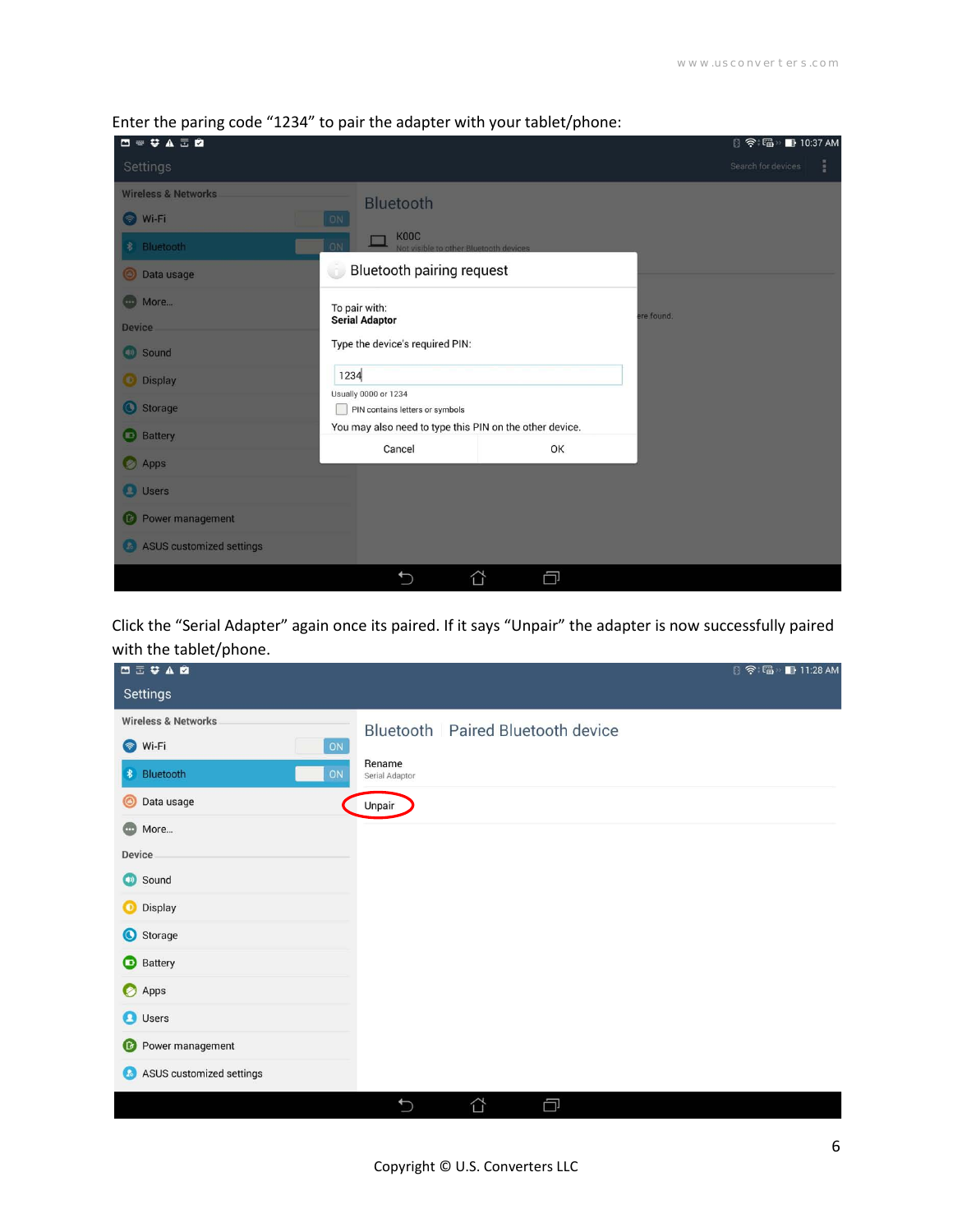## **Connecting with SkySafari**

Align your telescope using the hand control.

Connect the serial Bluetooth adapter to the hand control using the DB9/RJ11 cable and the male/male gender changer as shown below. **NOTICE: The DCE/DTE switch on the side of the adapter must now be in position DTE.**

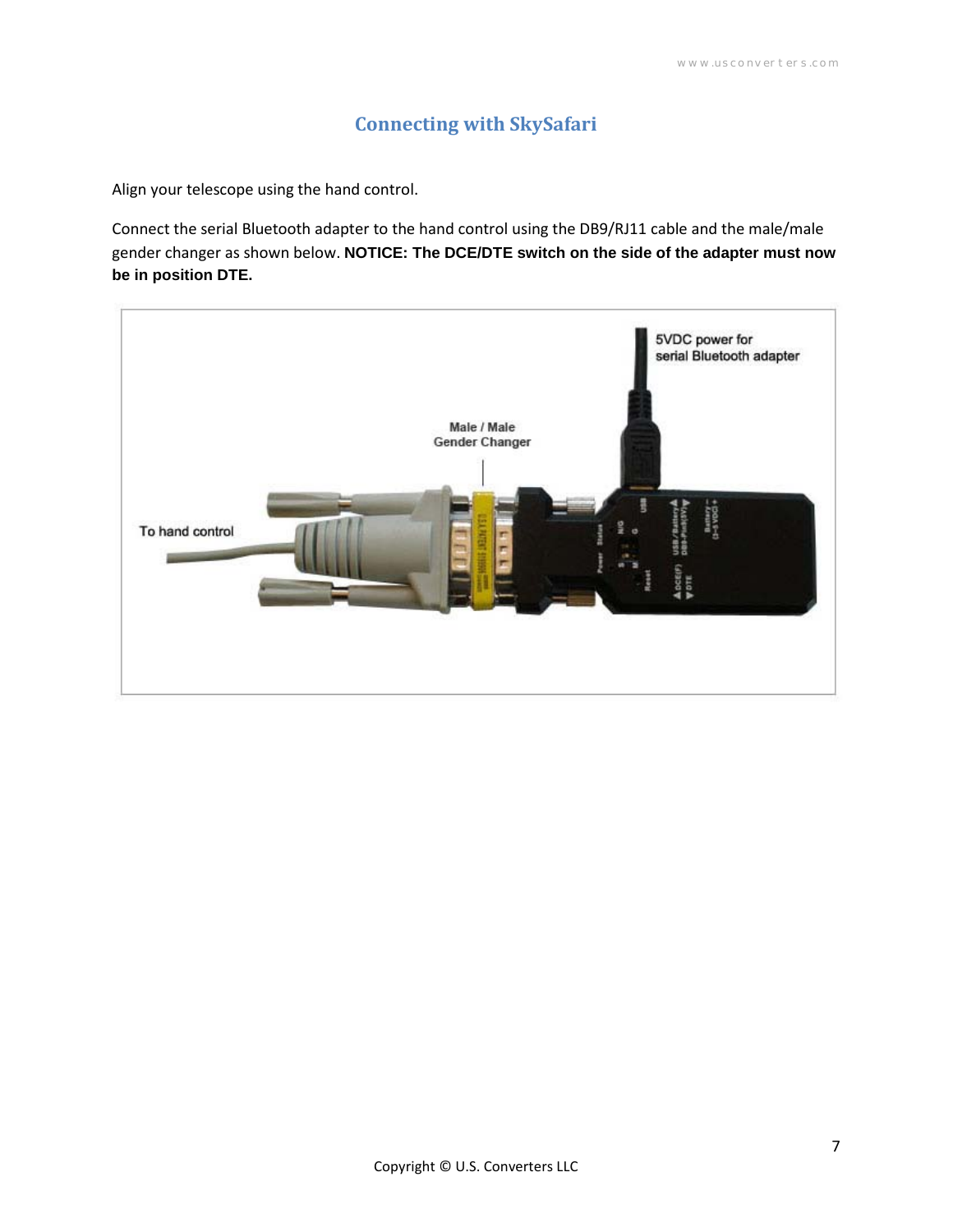Install and open SkySafari on your Android device.

Tab the Settings menu and select telescope and mount type under the Telescope menu. Select "Connect via Bluetooth" under Communication Settings.

| <b>Settings</b>                               |               |   |        | $\times$                      |
|-----------------------------------------------|---------------|---|--------|-------------------------------|
| Appearance<br><b>Color Chart</b>              |               |   |        | $\,$                          |
| Horizon and Sky<br>Realistic                  |               |   |        | $\,$                          |
| Solar System<br>Surfaces                      |               |   |        | $\,$                          |
| <b>Stars</b><br>Mag 5.4                       |               |   |        | $\,$                          |
| Deep Sky<br>Mag 7.8                           |               |   |        | $\,$                          |
| Milky Way<br>Realistic                        |               |   |        |                               |
| Constellations<br>Modern                      |               |   |        | $\,$                          |
| <b>Grid and Reference</b><br>Off              |               |   |        | $\,$                          |
| Telescope                                     |               |   |        |                               |
| Setup<br>Celestron NexStar/Advanced GT        |               |   |        | $\,$                          |
| Display<br>$FOV = 5.0^\circ$                  |               |   |        | $\,$                          |
| Equipment<br>Tap to Configure                 |               |   |        | $\,$                          |
| <b>Settings Files</b>                         |               |   |        |                               |
| Save and Restore Settings<br>1 Saved Settings |               |   |        | $\rightarrow$                 |
|                                               | $\biguparrow$ | ⇧ | $\Box$ |                               |
|                                               |               |   |        |                               |
| <b>Scope Setup Settings</b>                   |               |   |        | $\times$                      |
| <b>Equipment Selection</b>                    |               |   |        |                               |
| Scope Type - Celestron NexStar/Advanced GT    |               |   |        | ×<br>$\overline{\phantom{0}}$ |
| Mount Type - Alt-Az. GoTo                     |               |   |        |                               |
| <b>Communication Settings</b>                 |               |   |        |                               |
| Connect via Bluetooth                         |               |   |        |                               |
| Connect via WiFi<br>U.                        |               |   |        |                               |
| Set Time & Location                           |               |   |        |                               |
| Save Log File                                 |               |   |        |                               |
| Readout Rate - 4 per second                   |               |   |        | ×                             |
|                                               |               |   |        |                               |
|                                               |               |   |        |                               |
|                                               |               |   |        |                               |
|                                               |               |   |        |                               |
|                                               |               |   |        |                               |
|                                               |               |   |        |                               |
|                                               |               |   |        |                               |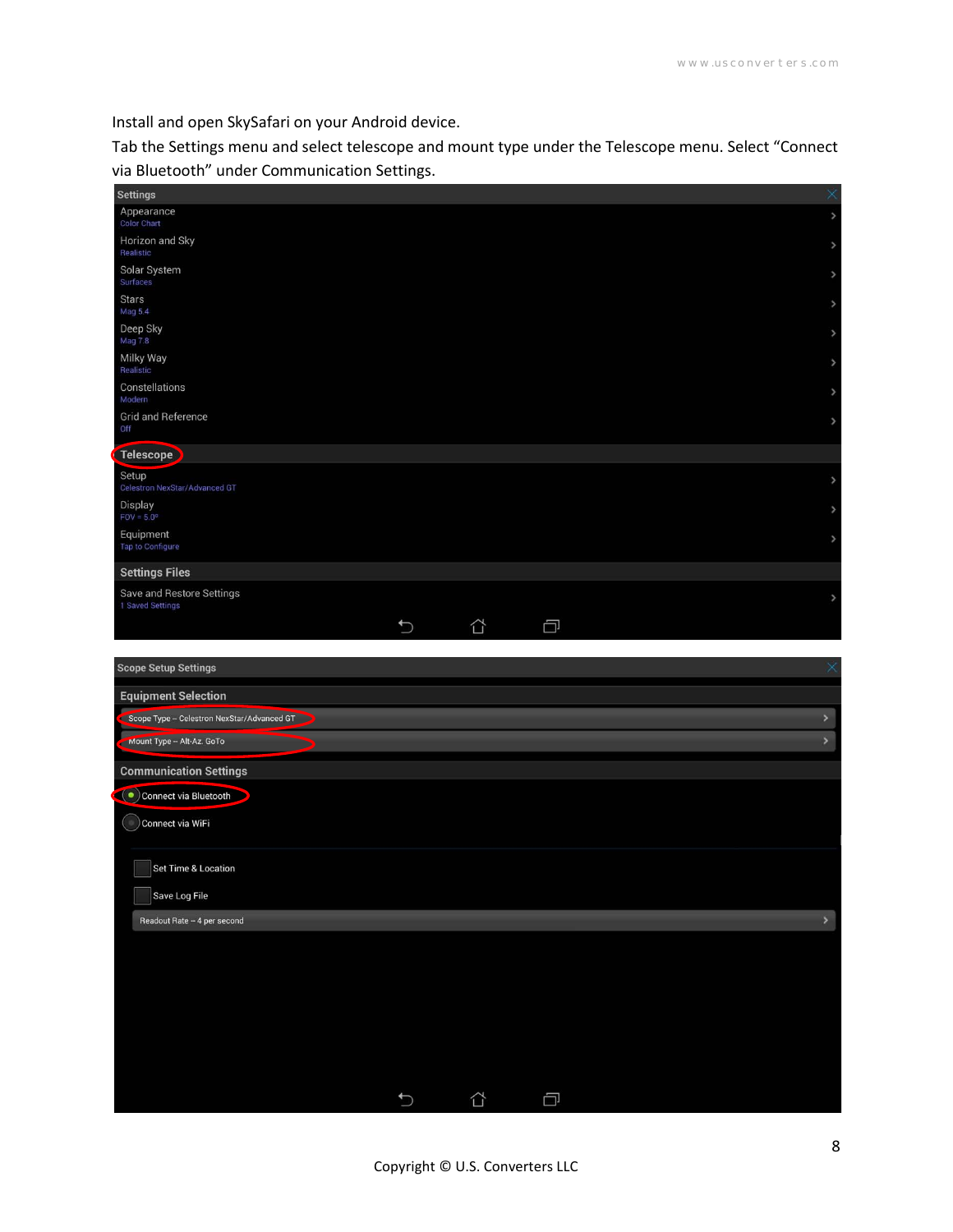

Go back to the main menu and tab the Scope menu, then tab "Scope" and tab "Connect":

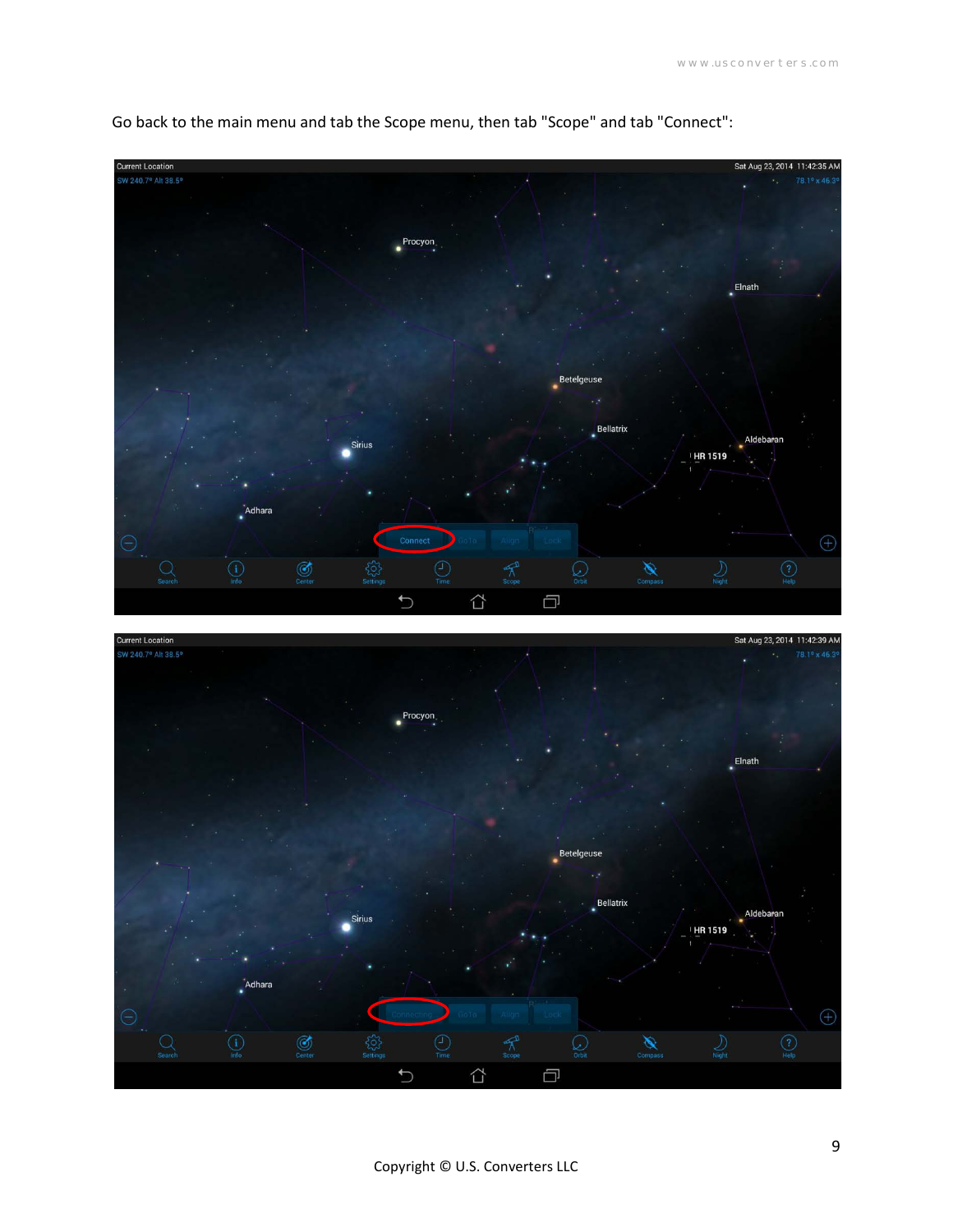Once SkySafari has created the connection to the serial Bluetooth adapter the blue LED light on the adapter should be solid ON.

You are now able to select any star on the screen and tab "GoTo" and the telescope will slew to the

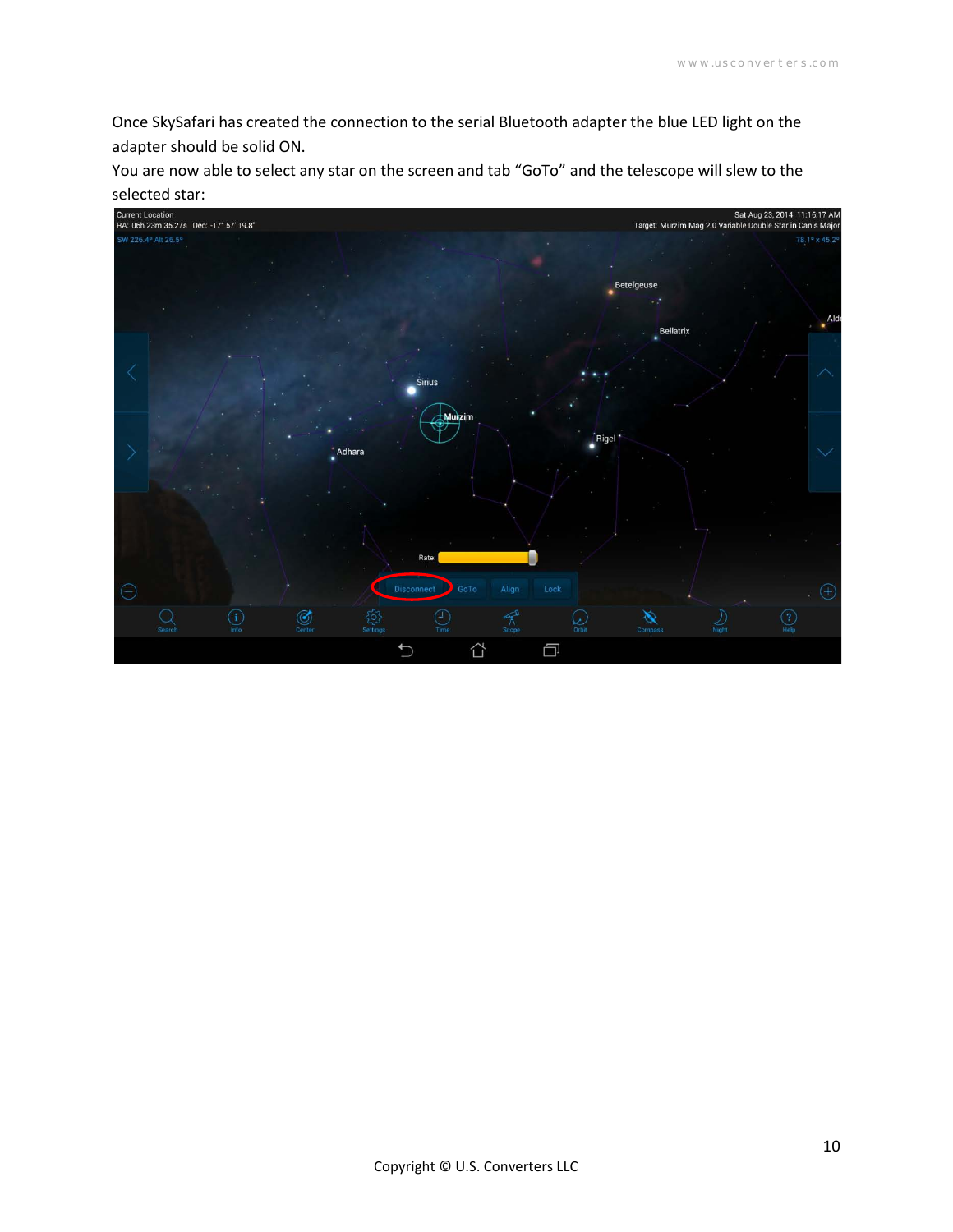#### **Connection problems – Known issues**

#### **Problem: Android "Can't communicate with Serial Adapter" error.**

It is well known that the current version of Android (KitKat 4.4.2) has Bluetooth communication problems; however the severity of this problem depends on which Android device you are using.

| 四三字五章                                                                                                                                | ? 8 < 11:48 AM                                                                                                              |
|--------------------------------------------------------------------------------------------------------------------------------------|-----------------------------------------------------------------------------------------------------------------------------|
| Settings                                                                                                                             | ŧ<br>Search for devices                                                                                                     |
| <b>Wireless &amp; Networks</b><br>Wi-Fi<br>$\odot$<br>ON<br><b>*</b> Bluetooth<br>ON<br>Data usage<br>$\odot$<br>⊕<br>More<br>Device | Bluetooth<br>K00C<br>Not visible to other Bluetooth devices<br><b>Available devices</b><br>Serial Adaptor<br>Serial Adaptor |
| Sound<br>$\bigcirc$<br><b>D</b> Display<br>Storage<br><b>Battery</b><br>Apps                                                         |                                                                                                                             |
| <b>O</b> Users<br>Power management<br>$\circ$<br>ASUS customized settings<br>$\boldsymbol{\omega}$                                   | Can't communicate with Serial Adaptor.<br>Ó<br>⇧<br>$\bigcirc$                                                              |

If you are getting a "Can't communicate with Serial Adapter" error from Android, try the following:

- 1. Make sure your Android can find only one adapter. If two adapters are listed, remove one adapter by turning off Bluetooth, turn it on again and search for Bluetooth devices.
- 2. Unpair the adapter, turn off Bluetooth, turn on Bluetooth and search for Bluetooth devices.
- 3. Unpair the adapter, turn off Bluetooth, reset the serial Bluetooth adapter (you will need to set the baud rate to 9600bps again), turn on Bluetooth and search for Bluetooth devices.

Unfortunately there is currently no known way of completely solving this problem, except hoping that Google will fix this problem in the next Android update.